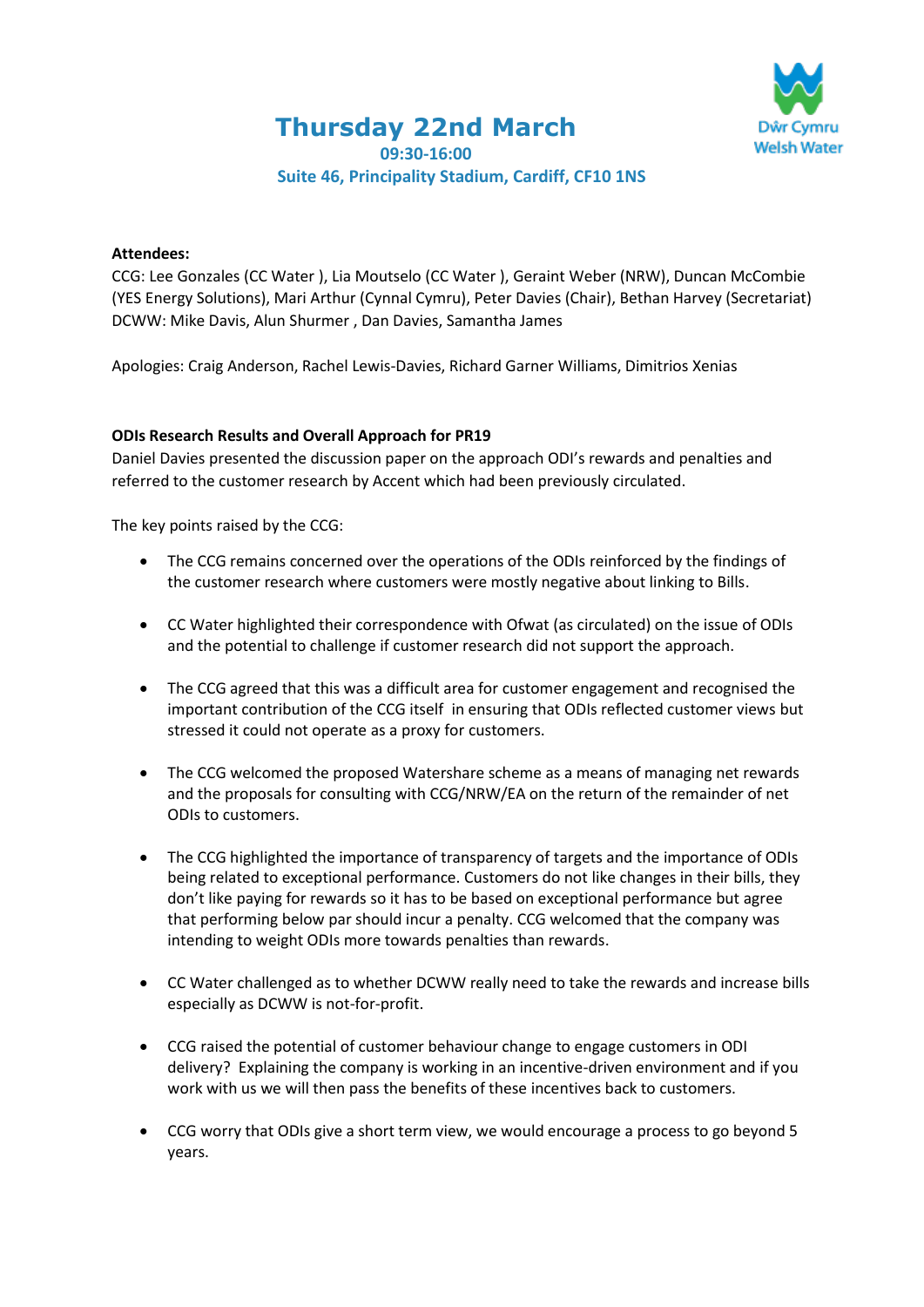The CCG will be asked for views on which measures of success are being proposed for rewards and penalties in advance of the May meeting. CCG needs to reflect on research that has been done and we need to confirm our analysis of what customers are saying about ODIs. We will then come back to this in May as to ensure that the proposed ODI suite of rewards and penalties is reflecting what customers are saying through the research.

# **Draft Vulnerability Strategy** Samantha James

Sam James presented the strategy document which had been previously circulated. DCWW want to be able to publish the document in May, so would like feedback in next three weeks. The strategy looks at how we can better support customers in vulnerable circumstances and those with borderline vulnerability. It is based on views of 150 organisations and customer feedback as well as a review of other utilities and financial services.

CCG comment in the meeting:

- All agreed it was a good paper and CCG challenges are on the level of detail not the overall approach.
- Questioned English not a first language criteria understands sentiment with communication issues but has issues with wording.
- Discussions around data sharing and implications of GDPR. Could data be kept externally to utilities companies?
- Question the term customers are they customers or households.
- Also calls for need of support mechanisms for vulnerable customers not just reduction of bills.
- Questions around when the Company reach their maximum point for supporting social tariffs and what happens then.
- The paper does highlight the weaknesses of current model that it is not always the right people getting access and that the most vulnerable customers are the most difficult to reach.
- Data analysis is important with debt management. Will this analysis allow you to address the audience in debt differently? More data = more insight into vulnerable customers.
- A £15k cut off point is a quite simplistic view of poverty. If everyone with a household income of under £15k was on the register (given evidence of income levels across the customer base) then it would not be financially viable.
- The importance of cross-sector working with programmes tackling poverty more work needs to be done on this. How far will Rhondda Fach model be incorporated in the business plan?
- Importance of involving the whole customer base and engaging on customer satisfaction on social tariffs.
- Ideas from CCG on partners and partnership working including community hubs.
- Importance of linking with bereavement services.
- Landlords will have obligation to rent property above E grade energy efficiency in properties is it possible to incorporate water efficiency?

The CCG will invite the wider group to contribute to the vulnerability review within the timeline.